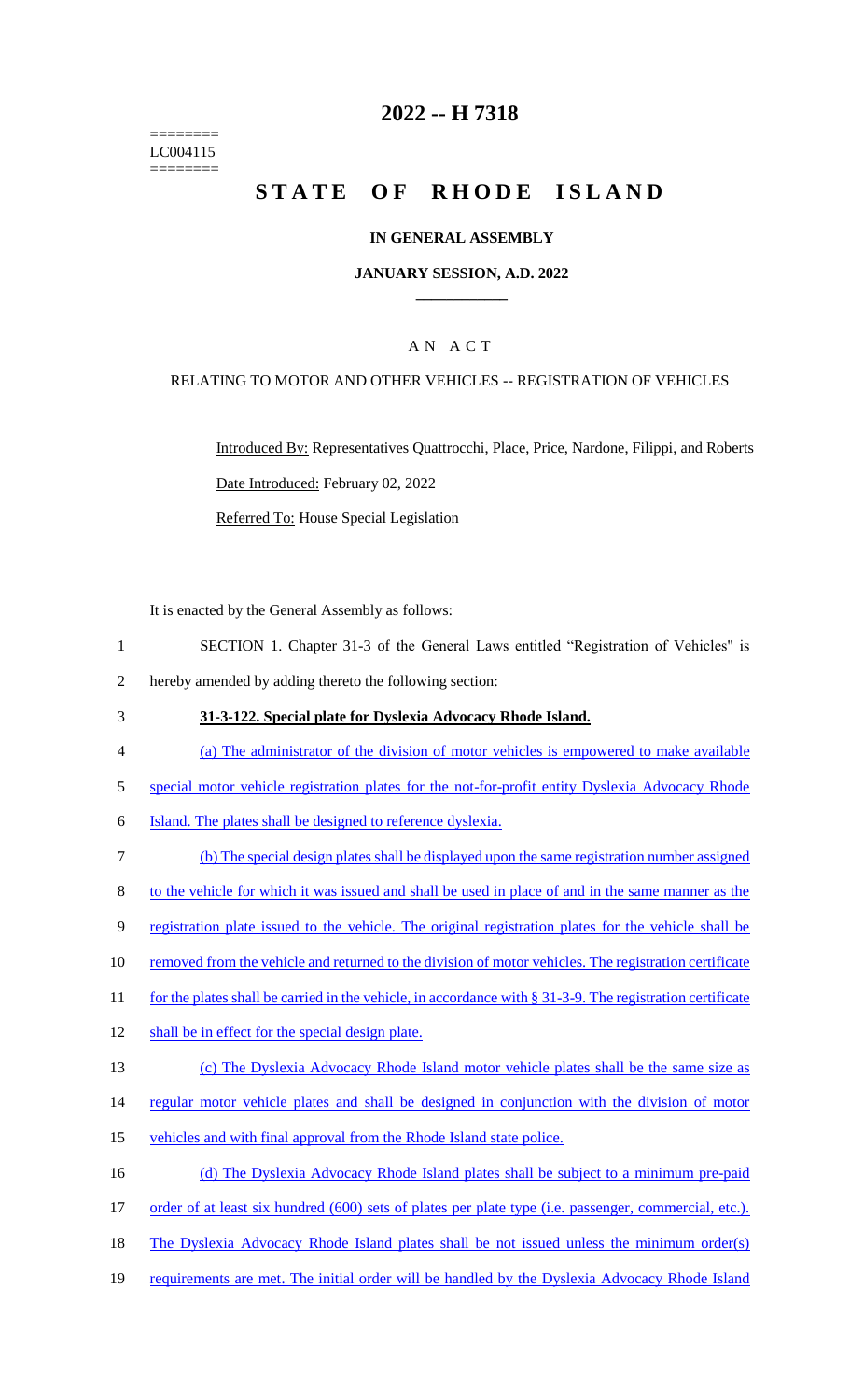- 1 and shall not be submitted to the division of motor vehicles for production until the minimum
- 2 order(s) has been met and the proper paperwork submitted to the division.
- 3 (e) The administrator of the division of motor vehicles shall develop pre-payment
- 4 procedures and any other procedures deemed necessary to carry out the purposes of this section.
- 5 (f) In addition to the regular prescribed motor vehicle registration fees, the Dyslexia
- 6 Advocacy Rhode Island plates shall be subject to a forty dollar (\$40.00) issuance surcharge.
- 7 (g) The forty dollar (\$40.00) issuance surcharge shall be allocated as follows: Twenty
- 8 dollars (\$20.00) shall be allocated to the general fund and the remaining twenty dollars (\$20.00)
- 9 shall be distributed annually to Dyslexia Advocacy Rhode Island in furtherance of their mission to
- 10 raise dyslexia awareness, increase dyslexia health education, and generate funding for critical
- 11 dyslexia health programs that are in desperate need of being brought to fruition.
- 12 (h) A ten dollar (\$10.00) surcharge for subsequent registration renewals shall be allocated
- 13 to Dyslexia Advocacy Rhode Island.
- 14 (i) In consideration of the receipt of funds from the registration of the Dyslexia Advocacy
- 15 Rhode Island license plate, Dyslexia Advocacy Rhode Island must use any Rhode Island sourced
- 16 funds in and for the benefit of Rhode Island based charitable organizations.
- 17 (j) Dyslexia Advocacy Rhode Island shall submit an annual accounting report before such
- 18 monies are distributed.
- 19 (k) There shall be no refunds for early cancellation of Dyslexia Advocacy Rhode Island
- 20 plates.
- 21 SECTION 2. This act shall take effect six months after passage.

#### ======== LC004115 ========